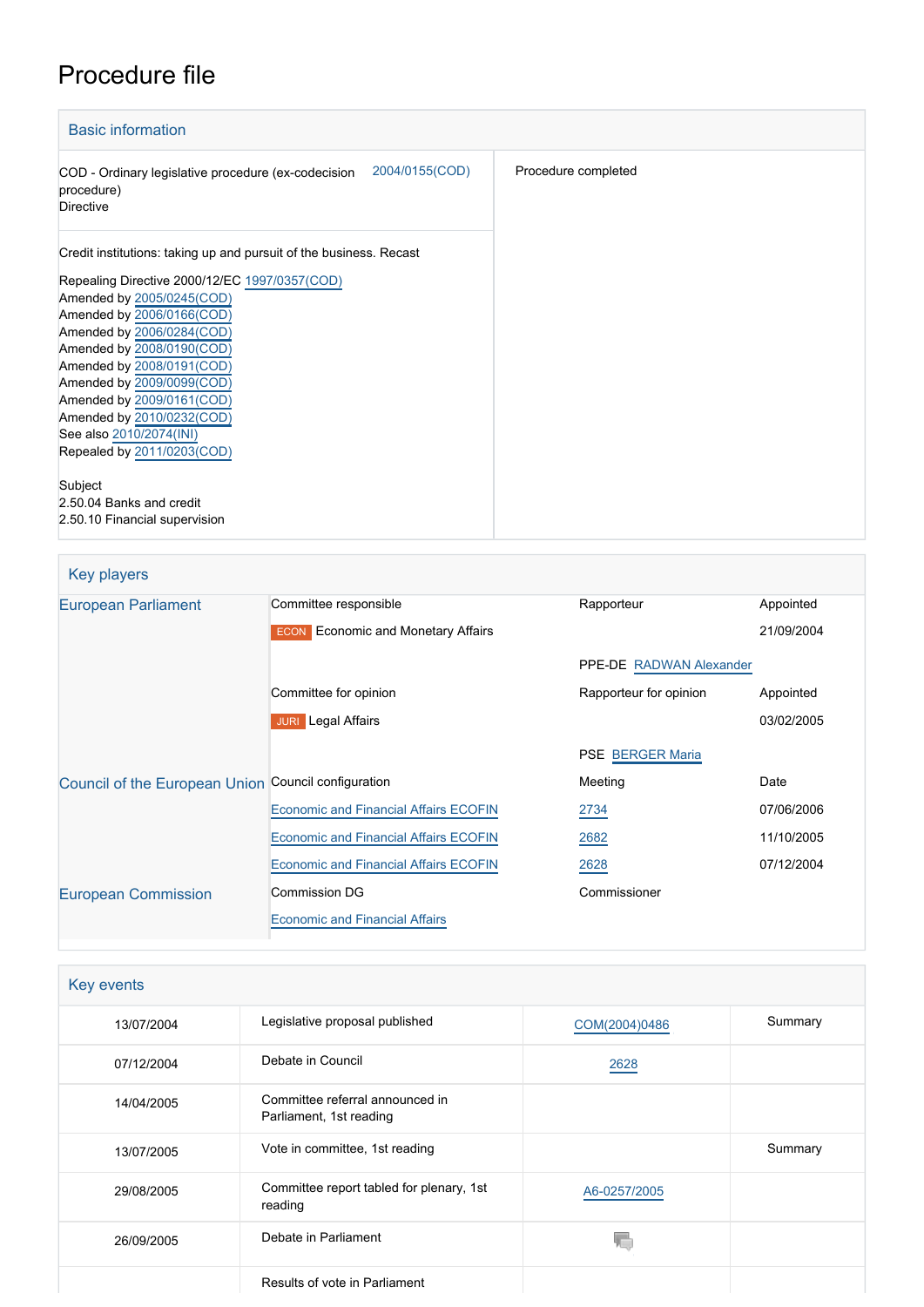| 28/09/2005 |                                                          |              |         |
|------------|----------------------------------------------------------|--------------|---------|
| 28/09/2005 | Decision by Parliament, 1st reading                      | T6-0351/2005 | Summary |
| 07/06/2006 | Act adopted by Council after Parliament's<br>1st reading |              |         |
| 14/06/2006 | Final act signed                                         |              |         |
| 14/06/2006 | End of procedure in Parliament                           |              |         |
| 30/06/2006 | Final act published in Official Journal                  |              |         |

## Technical information

| Procedure reference        | 2004/0155(COD)                                                                                                                                                                                                                                                                                                                                 |
|----------------------------|------------------------------------------------------------------------------------------------------------------------------------------------------------------------------------------------------------------------------------------------------------------------------------------------------------------------------------------------|
| Procedure type             | COD - Ordinary legislative procedure (ex-codecision procedure)                                                                                                                                                                                                                                                                                 |
| Procedure subtype          | Recast                                                                                                                                                                                                                                                                                                                                         |
| Legislative instrument     | <b>Directive</b>                                                                                                                                                                                                                                                                                                                               |
|                            | Repealing Directive 2000/12/EC 1997/0357(COD)<br>Amended by 2005/0245(COD)<br>Amended by 2006/0166(COD)<br>Amended by 2006/0284(COD)<br>Amended by 2008/0190(COD)<br>Amended by 2008/0191(COD)<br>Amended by 2009/0099(COD)<br>Amended by 2009/0161(COD)<br>Amended by 2010/0232(COD)<br>See also 2010/2074(INI)<br>Repealed by 2011/0203(COD) |
| Legal basis                | EC Treaty (after Amsterdam) EC 047-p2                                                                                                                                                                                                                                                                                                          |
| Stage reached in procedure | Procedure completed                                                                                                                                                                                                                                                                                                                            |

## Documentation gateway

| Legislative proposal                                               |             | COM(2004)0486                                         | 14/07/2004 | <b>EC</b>  | Summary |
|--------------------------------------------------------------------|-------------|-------------------------------------------------------|------------|------------|---------|
| Document attached to the procedure                                 |             | SEC(2004)0921                                         | 14/07/2004 | EC         | Summary |
| European Central Bank: opinion, guideline,<br>report               |             | BCE(2005)0004<br>OJ C 052 02.03.2005, p.<br>0037-0046 | 17/02/2005 | <b>ECB</b> | Summary |
| Economic and Social Committee: opinion,<br>report                  |             | CES0244/2005<br>OJ C 234 22.09.2005, p.<br>0008-0013  | 09/03/2005 | <b>ESC</b> |         |
| Committee draft report                                             |             | PE355.794                                             | 04/04/2005 | EP         |         |
| Amendments tabled in committee                                     |             | PE357.763                                             | 24/05/2005 | EP         |         |
| Committee opinion                                                  | <b>JURI</b> | PE357.614                                             | 08/06/2005 | <b>EP</b>  |         |
| Committee report tabled for plenary, 1st<br>reading/single reading |             | A6-0257/2005                                          | 29/08/2005 | <b>EP</b>  |         |
| Text adopted by Parliament, 1st                                    |             | T6-0351/2005                                          | 28/09/2005 | EP         | Summary |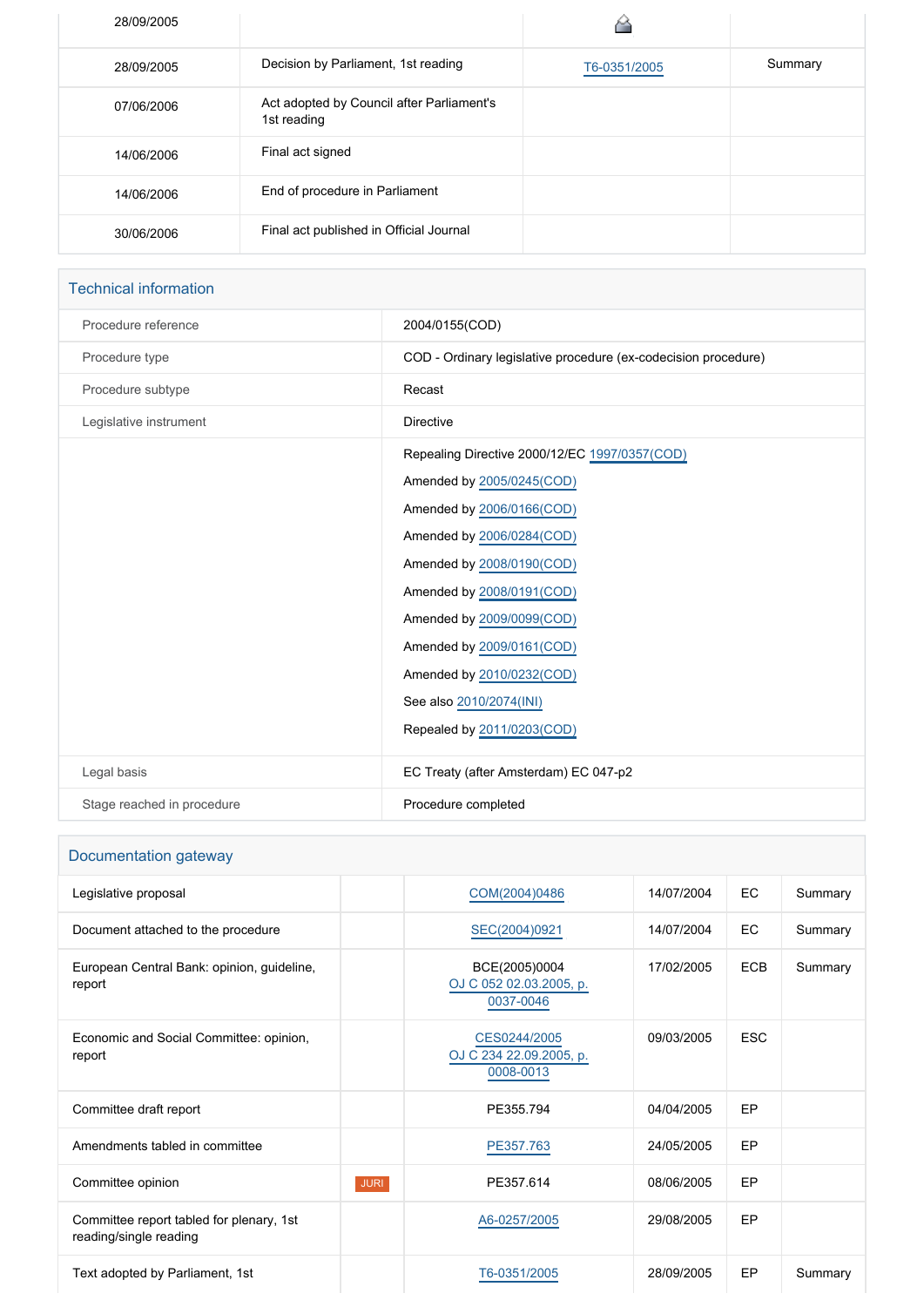| reading/single reading                            | OJ C 227 21.09.2006, p.<br>0085-0166 E |            |            |         |
|---------------------------------------------------|----------------------------------------|------------|------------|---------|
| Commission response to text adopted in<br>plenary | SP(2005)4139                           | 20/10/2005 | EC         |         |
| Draft final act                                   | 03669/4/2005                           | 14/06/2006 | <b>CSL</b> |         |
| Follow-up document                                | COM(2010)0262                          | 28/05/2010 | EC         | Summary |
| Follow-up document                                | COM(2010)0327                          | 23/06/2010 | EC         | Summary |
| Follow-up document                                | SEC(2010)0754                          | 23/06/2010 | EC         |         |
| Follow-up document                                | COM(2012)0400                          | 17/07/2012 | EC         | Summary |
| Follow-up document                                | SWD(2012)0218                          | 17/07/2012 | EC         |         |
| Follow-up document                                | COM(2012)0769                          | 18/12/2012 | EC         | Summary |

#### Additional information

European Commission **[EUR-Lex](http://ec.europa.eu/prelex/liste_resultats.cfm?CL=en&ReqId=0&DocType=COD&DocYear=2004&DocNum=0155)** 

Final act

 [Directive 2006/48](https://eur-lex.europa.eu/smartapi/cgi/sga_doc?smartapi!celexplus!prod!CELEXnumdoc&lg=EN&numdoc=32006L0048) [OJ L 177 30.06.2006, p. 0001-0200](https://eur-lex.europa.eu/JOHtml.do?uri=OJ:L:2006:177:SOM:EN:HTML) Summary

Final legislative act with provisions for delegated acts

#### Credit institutions: taking up and pursuit of the business. Recast

PURPOSE : to recast Directive 2000/12/EC and lay down rules on the business of credit institutions and their prudential supervision.

LEGISLATIVE ACT : Directive of the European Parliament and of the Council.

CONTENT : The Basel Accord in 1988 (Basel I) led to the adoption of minimum capital requirements across over 100 countries. The EU adopted, inter alia, Directive 2000/12/EC which addressed credit institutions' risks arising from credit-granting activities. Directive 93/6/EEC on the capital adequacy of investment firms and credit institutions extended both the credit risk and market risk rules to investment firms. The existing rules have made a significant contribution to the single market and high prudential standards. However, various important shortcomings have been identified. These include the following:

- crude estimates of credit risks result in an extremely crude measure of risk and is in danger of falling into disrepute;

- scope for capital arbitrage: innovations in markets have enabled financial institutions to effectively arbitrage the mismatch between institutions' own allocation of capital to risks and minimum capital requirements;

- lack of recognition of effective risk mitigation: the present Directives do not provide appropriate levels of recognition for risk mitigation techniques.

- incompleteness of the risks covered under the existing directives, including operational risk, which are not subject to any capital charges.

There is strong consensus that the present situation is unsustainable. Capital requirements and risks would continue to be misaligned resulting in limited effectiveness of the prudential rules and increased risks to consumers and financial stability. The new proposal aims to ensure that financial institutions' capital is more closely aligned with the risks they face and sets out new rules on capital requirements. The framework consists of three different approaches allowing financial institutions to choose the approach most suited to them: simple, intermediate and advanced. The simple and intermediate approaches would be available by end 2006 (but banks could still opt to apply the current rules until end 2007) and the most advanced approaches from end 2007. In addition, specifically designed rules on capital requirements for financing small- and medium-sized enterprises indicate lower capital requirements for lending to such institutions and preferential treatment for certain types of venture capital. The new framework also recognises the lower risks associated with retail lending to individuals ? both for general purposes and for house purchasing ? by introducing lower capital requirements for these types of lending.

To reduce single market barriers arising from the responsibilities of separate national supervisory authorities, supervisors will be required to work more closely together, including in deciding on applications by financial institutions to use the more sophisticated methodologies. The Committee of European Banking Supervisors will have an important role in promoting consistency of approach between different supervisors.

The new provisions replace the existing solvency ratio requirements for credit risk and introduce two methods to calculate risk weighted exposure amounts. The Standardised Approach is based on the existing framework, with risk weights determined by the allocation of assets and off-balance sheet items to a limited number of risk buckets. Risk sensitivity has been increased by the number of exposure classes and risk buckets. There are lower risk weights for non-mortgage retail items (75%) and residential mortgages (35%). A 150% risk weight for assets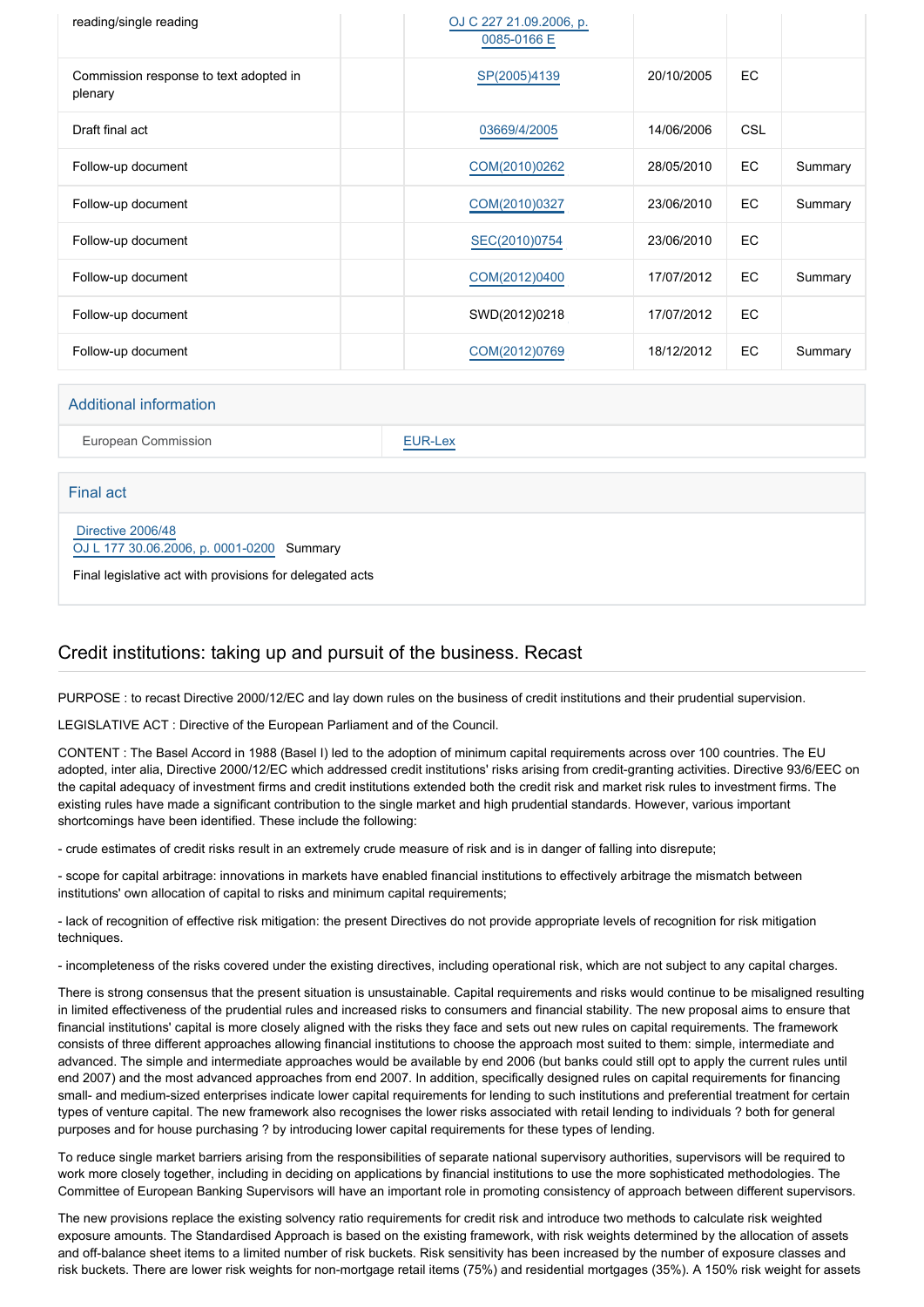which are 90 days past due (100% for residential mortgages) is introduced. The use of credit rating agencies' ratings to assign risk weights where these are available is permitted. The Internal Ratings Based (IRB) approach permits credit institutions to use their own estimates of the risk parameters inherent in their different credit risk exposures. These parameters form the inputs into a prescribed calculation designed to provide soundness to a 99.9% confidence level.

The ?Foundation' Approach allows credit institutions to use their own estimates of probability of default, while using regulatory prescribed values for other risk components. Under the ?Advanced' Approach, credit institutions may use their own estimates for losses given default and their exposure at default. Credit institutions are allowed to use pooled data in the estimation of risk parameter values. This allows smaller credit institutions to apply a more risk sensitive approach to calculating capital requirements.

#### Credit institutions: taking up and pursuit of the business. Recast

The ECB is convinced that the proposed directives, once properly transposed by the Member States, will considerably strengthen the soundness and stability of the EU banking system through the application of more sophisticated, risk-sensitive capital standards. The ECB therefore stresses its generally positive view of the proposed directives. However, without prejudice to this general view, the ECB has a number of general and specific remarks with regard to the proposed directives and their future application:

Legal instruments for consistent implementation across the EU : in line with the agreement to extend the Lamfalussy process from the securities sector to all other financial sectors, it would have been preferable to have limited the proposed directives to cover framework principles reflecting the basic political choices and substantive matters in the field of capital adequacy for credit institutions and investment firms and to have brought the technical provisions on capital adequacy together in one directly applicable Level 2 regulation. This approach would reinforce a convergent implementation of Basel II throughout the EU, facilitate compliance by financial groups operating across different EU countries and reduce costs, as well as promoting a level playing field and further financial integration. The ECB considers that the envisaged legal structure should not be viewed as the final desirable outcome, but rather as one step in a long-term process towards establishing, whenever possible, a directly applicable set of Level 2 technical rules for financial institutions within the EU.

The reduction of national options and national discretion : given the need for a further reduction in national options, the ECB would support the introduction of a specific provision requiring the Commission to monitor the progress made in this direction and, within a reasonable period of time (e.g. three years), to report to the Community institutions on the use of residual national discretion, assessing how necessary it is and whether there is a need for further regulatory initiatives. It also recommends the use of consistent terminology to express how the competent authorities can intervene prior to the use of certain risk weights and measurement

techniques. Furthermore, the ECB expects that the coordinating role played by the supervisor on a consolidated basis, together with the explicit requirement to exchange information, will contribute to the stability of the banking sector both at EU and Member State level.

Timing and transitional provisions : the ECB welcomes the provisions on the timing of the introduction of the new capital requirements in Chapter 1 of Title VII of the proposed banking directive. These provisions mirror the timing provided for in Basel II.

Monitoring the structural and possible pro-cyclical impacts of the new framework : the ECB supports the proposal that the Commission should periodically monitor whether the proposed banking directive has significant effects on the economic cycle, as set out in Article 156 thereof. Furthermore, the ECB observes that it is the Commission's prerogative to adopt proposals for any amendment to the recast Consolidated Banking Directive, and that this also applies to the possible legislative ?remedial measures? mentioned in Article 156. However, from a macro-prudential perspective it is crucial that possible legislative ?remedial measures? are of a symmetric nature and that capital standards are only changed when the adjustment is prudentially sustainable through the entire cycle.

#### Credit institutions: taking up and pursuit of the business. Recast

The European Parliament adopted a resolution drafted by Alexander RADWAN (EPP-ED,DE) and made many amendments to the Commission?s proposal. (Please see the document dated 13/07/2005.)

On the matter of comitology, Parliament pointed out in a recital to the Directive that it had previously requested that Parliament and Council should have an equal role in supervising the way in which the Commission exercises its executive role in order to reflect the legislative powers of Parliament under Article 251 EC. Parliament did not consider this proposal to preserve its legislative prerogatives. In the view of the European Parliament, Parliament and Council should have the opportunity of evaluating the conferral of implementing powers to the Commission within a determined period. Parliament felt it appropriate to limit the period during which the Commission may adopt implementing measures. Accordingly, a new clause states that, without prejudice to the implementing measures already adopted, upon expiry of a two year period following the adoption of the Directive and, on 1 April 2008 at the latest, the application of its provisions requiring the adoption of technical rules, amendments and decisions shall be suspended. Acting on a proposal from the Commission, the European Parliament and the Council may renew the provisions concerned in accordance with the procedure laid down in Article 251 of the Treaty and, to that end, they will review them prior to the expiry of the period or date referred to above.

#### Credit institutions: taking up and pursuit of the business. Recast

LEGISLATIVE ACT: Directive 2006/48/EC of the European Parliament and of the Council relating to the taking up and pursuit of the business of credit institutions (recast).

CONTENT: The Council adopted two directives aimed at introducing new capital adequacy requirements for banks and investment firms, accepting all amendments voted by the European Parliament in first reading (please refer also to 2004/0159(COD)).

The new requirements are intended to contribute to financial stability and strengthened confidence in the financial system by fostering enhanced risk management by financial institutions. The new requirements are part of the EU's financial services action plan, and are aimed at strengthening the competitiveness of the European economy by lowering capital costs for companies.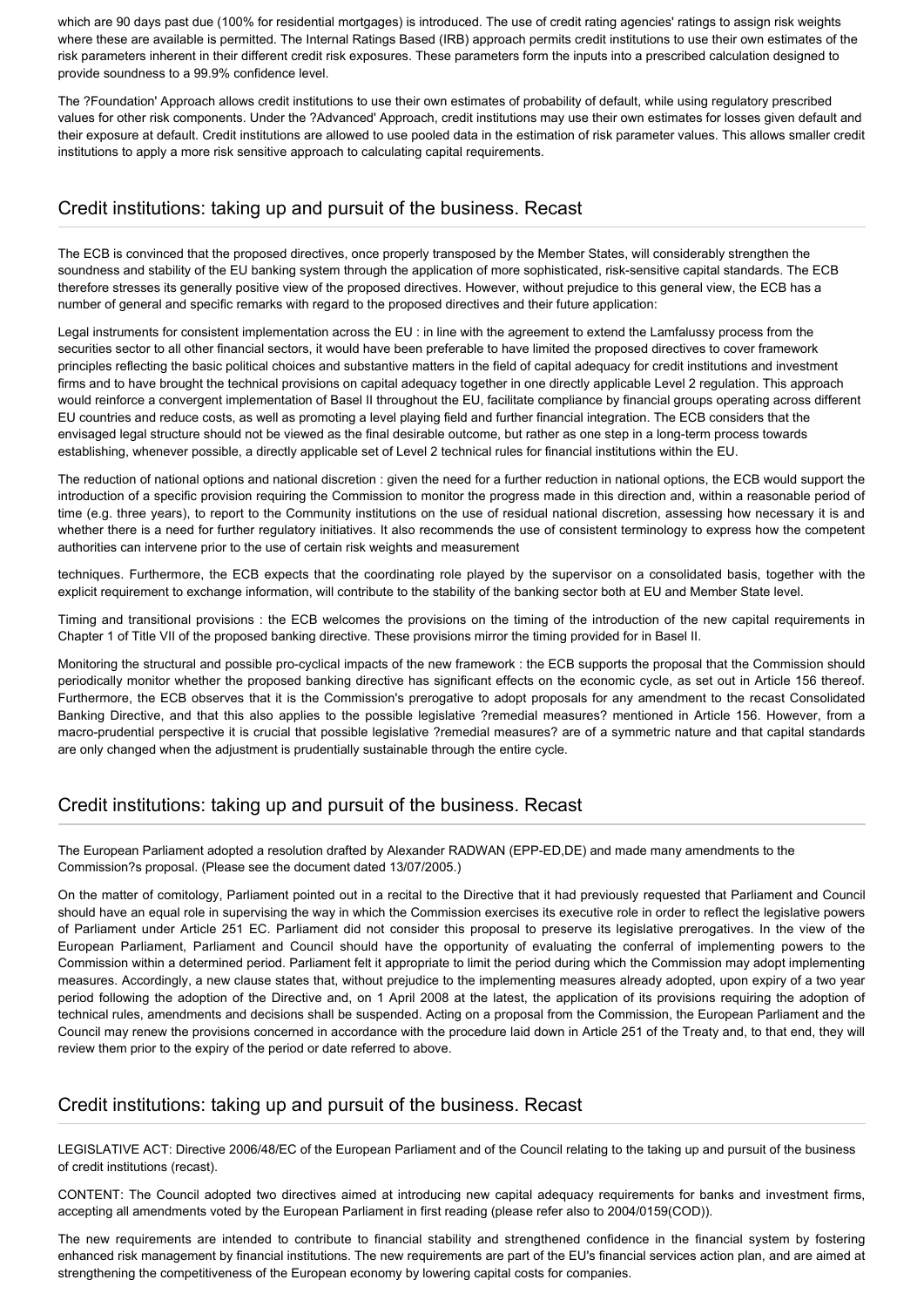The new requirements follow international guidelines established in June 2004 (?Basel II'agreement) by the Basel committee on banking supervision1, which formulates supervisory standards and recommends best practice for banking supervisory authorities.

The directive enables financial institutions to choose from three different approaches to capital adequacy - simple, intermediate and advanced - depending on which suits them best. The simple and intermediate approaches may be used from the end of 2006 (although banks may still choose to apply the current rules until the end of 2007), and the most advanced approach from the end of 2007.

The new rules set more precise own funds requirements (i.e. the amount of 'internal' capital which banks and investment institutions must hold in order to cover their risks and protect their depositors) for the financing, amongst other things, of small and medium-sized enterprises. The rules provide for preferential treatment for some types of risk capital.

The two directives recast directive 2000/12/EC on the business of credit institutions and directive 93/6/EEC on the capital adequacy of investment firms and credit institutions, whilst transposing the Basel II agreement into EU law.

ENTRY INTO FORCE: 20/07/2006.

DATE OF APPLICATION: 31/12/2006.

#### Credit institutions: taking up and pursuit of the business. Recast

The Commission presents a report on the expected impact of Article 122A of Directive 2006/48/EC.

The document recalls that since the summer of 2007, securitisation markets have been in broad distress after large unexpected losses on securitisations of mortgage loans surfaced and are only slowly and partially recovering. Because this distress has deeply affected the financial system and the wider economy, it is crucial that regulation addresses the root causes of the large unexpected losses in certain securitisations. A root cause can be identified as a lack sound loan underwriting practices on the part of the issuers that was made possible because professional investors in the securitisation tranches did not exercise due diligence in their investments and did therefore not impose effective discipline on the issuers.

Article 122a imposes requirements on credit institutions in the European Union in order to make sure that they invest only in securitisations where they have applied appropriate due diligence and where the originators have an incentive to act diligently in the underwriting of the loans to be securitised. The article also obliges credit institutions ? where they act as originators themselves ? to cater for the relevant disclosures needed for investors' due diligence.

The Article underwent substantial change during the legislative process and there was, also given the difficult condition that securitisation markets were in, no impact assessment carried out about its requirements in their final shape. In particular, during the legislative process, concerns were expressed about the effectiveness of one of its elements, the requirement for issuers of securitisations to retain exposure to the securitisation ("the retention requirement") so that they have an incentive to diligently originate loans.

In accordance with Directive 2008/46/EC, this report provides a high level assessment of the overall impact of Article 122a, and then considers the questions about effectiveness of the retention requirement and the appropriateness of raising its minimum level. There is also an Annex of this report that discusses technical suggestions made by CEBS for improving specific aspects of the retention rule.

In terms of overall impact, the Commission expects that Article 122a will help aligning the incentives of issuers and investors more closely. Thereby, it will make securitisation sounder and instil new confidence in this source of financing. The ultimate consequence will be that securitisations return in larger volumes as a source of refinancing of the financial sector's lending to the real economy, while however preventing the excesses that became apparent in the course of the crisis. Regarding the specific question of the effectiveness of the minimum retention level chosen, the Commission concludes that the existing moderate minimum retention level of 5% should be kept, acknowledging that investors should require higher retention levels depending on the securitisation in question.

Therefore, the overall design of Article 122a can be expected to meet its purpose. In concluding on this report, the Commission would point to a number of technical points raised by CEBS that are briefly discussed in the annex to this report. The Commission considers that there is no immediate need to propose legislative changes to Article 122a in this context. However, the Commission will closely monitor international developments in this field, acknowledging that also in jurisdictions outside the EU there is interest in introducing requirements similar to Article 122a, including retention requirements. As these developments materialise further, the Commission will make sure that Article 122a will also be assessed in light of potentially different solutions found in other jurisdictions.

#### Credit institutions: taking up and pursuit of the business. Recast

The Commission presents a report on the application of Directive 2006/48/EC relating to the taking up and pursuit of the business of credit institutions, to microcredit. It recalls that in November 2007, the European Commission published its Communication [A European initiative for](http://www.europarl.europa.eu/oeil/popups/ficheprocedure.do?lang=en&reference=2008/2122(INI)) [the development of microcredit in support of growth and employment](http://www.europarl.europa.eu/oeil/popups/ficheprocedure.do?lang=en&reference=2008/2122(INI)) in order to promote a more favourable environment for microcredit provision. More recently, the Commission has been directly engaged with both the microcredit sector and national public authorities to identify obstacles microcredit providers face in deploying their services throughout the EU and to consider how these might be overcome and whether there is a need for regulatory action at national or EU level.

The report notes that the Commission is very active in this area notably with the JEREMIE and JASMINE initiatives and the [European](http://www.europarl.europa.eu/oeil/popups/ficheprocedure.do?lang=en&reference=2009/0096(COD)) [Progress Microfinance Facility](http://www.europarl.europa.eu/oeil/popups/ficheprocedure.do?lang=en&reference=2009/0096(COD)) launched in 2010 to increase the availability of microcredit for alleviating unemployment amongst young people.

The report clarifies what is meant by microcredit with a special focus on microlenders. It gives an overview of the prudential supervision of microlenders across the EU and identifies the effects of the prudential requirements on microcredit activities resulting from the application of the Directive 2006/48/EC.

The Commission does not consider that the prudential requirements, as laid down in Directive 2006/48/EC, impede the development of microcredit activities. The prudential rules do not seem to penalise microcredit in the EU, partly because a large portion of microcredit providers are exempted from the application of prudential requirements laid down in the Directive 2006/48/EC. For those not exempt, several